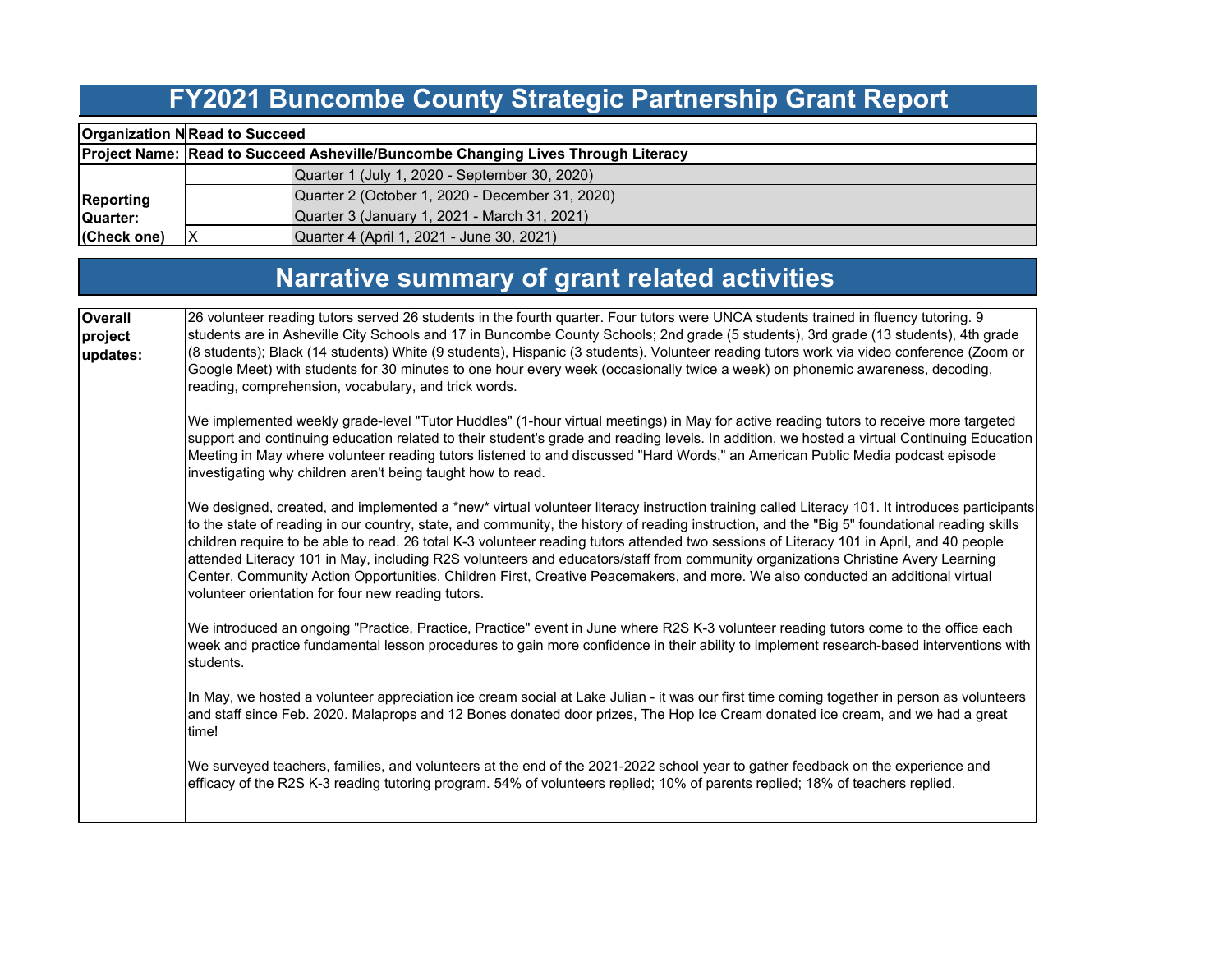| COVID-19<br>impacts:                                         | The impacts of COVID-19 were felt especially during the fourth quarter as both ACS and BCS re-instituted in-person learning over a<br>series of multiple weeks resulting in many students taking their school-issued devices they were using for tutoring sessions at home back<br>into school. EOY testing also disrupted tutoring schedules as devices were returned to schools indefinitely starting in May.<br>Despite these challenges, our staff worked around the clock to connect with families, reschedule tutoring sessions, and distribute literacy<br>resources online to support ongoing learning. |
|--------------------------------------------------------------|-----------------------------------------------------------------------------------------------------------------------------------------------------------------------------------------------------------------------------------------------------------------------------------------------------------------------------------------------------------------------------------------------------------------------------------------------------------------------------------------------------------------------------------------------------------------------------------------------------------------|
| <b>Activities</b><br>related to<br>increasing<br>equity,     | Our IT Director attended Phase I of REI in April. Three of our four staff attended a virtual Black-led panel discussion exploring how white<br>folks can show up at Black-centered events, both as volunteers and attendees, in supportive and respectful ways. In addition, we<br>continued to share books and literacy resources on our blog and social channels that are culturally supportive of the families and<br>communities we serve and celebrate Black excellence.                                                                                                                                   |
| diversity and<br>inclusion:                                  | Jaimee Stanley, R2S's first full-time Black employee, joined the team in June and spearheaded conversations with community partners<br>and schools around equity-based literacy programming for the summer and upcoming school year.<br>R2S partnered with Junior League of Asheville in May to assemble and distribute literacy kits to every active R2S student; kits included<br>two culturally relevant and fun grade-appropriate books ("I Am Every Good Thing," "The Word Collector," and more) and a whiteboard<br>with eraser and marker that children could use on their tutoring sessions.            |
|                                                              | We continue to actively examine our role as a white-led literacy organization in perpetuating an inequitable system designed to oppress<br>communities of color.                                                                                                                                                                                                                                                                                                                                                                                                                                                |
| <b>Activities</b><br>related to<br>increasing<br>operational | We continue to offer our volunteer trainings and orientations virtually via Zoom, which provides more accessibility to volunteers and other<br>community partners who want to attend. In May, two educators from the Department of Special Education at the University of Education,<br>Winneba in Ghana (with ties to UNCA) attended Literacy 101!                                                                                                                                                                                                                                                             |
| excellence:                                                  | Carley Stein. M.Ed. of Impact Literacy, LLC continues to offer her reputable expertise and guidance in developing our programming and<br>trainings. She is working closely with Learning & Engagement Manager, Jaimee Stanley, to align our work and curricula with the local<br>school systems and summer/afterschool programs.                                                                                                                                                                                                                                                                                |
|                                                              | We updated the volunteer staff/web portal during Q4 to improve the user interface, streamline the navigation, and tailor the experience for<br>volunteers and staff when they are logged in. From RSVP'ing for training to inputting volunteer hours, verifying background checks,<br>accessing online tutoring resources, and more, our web portal provides a one-stop-shop for volunteers and staff to complete mission-<br>critical tasks.                                                                                                                                                                   |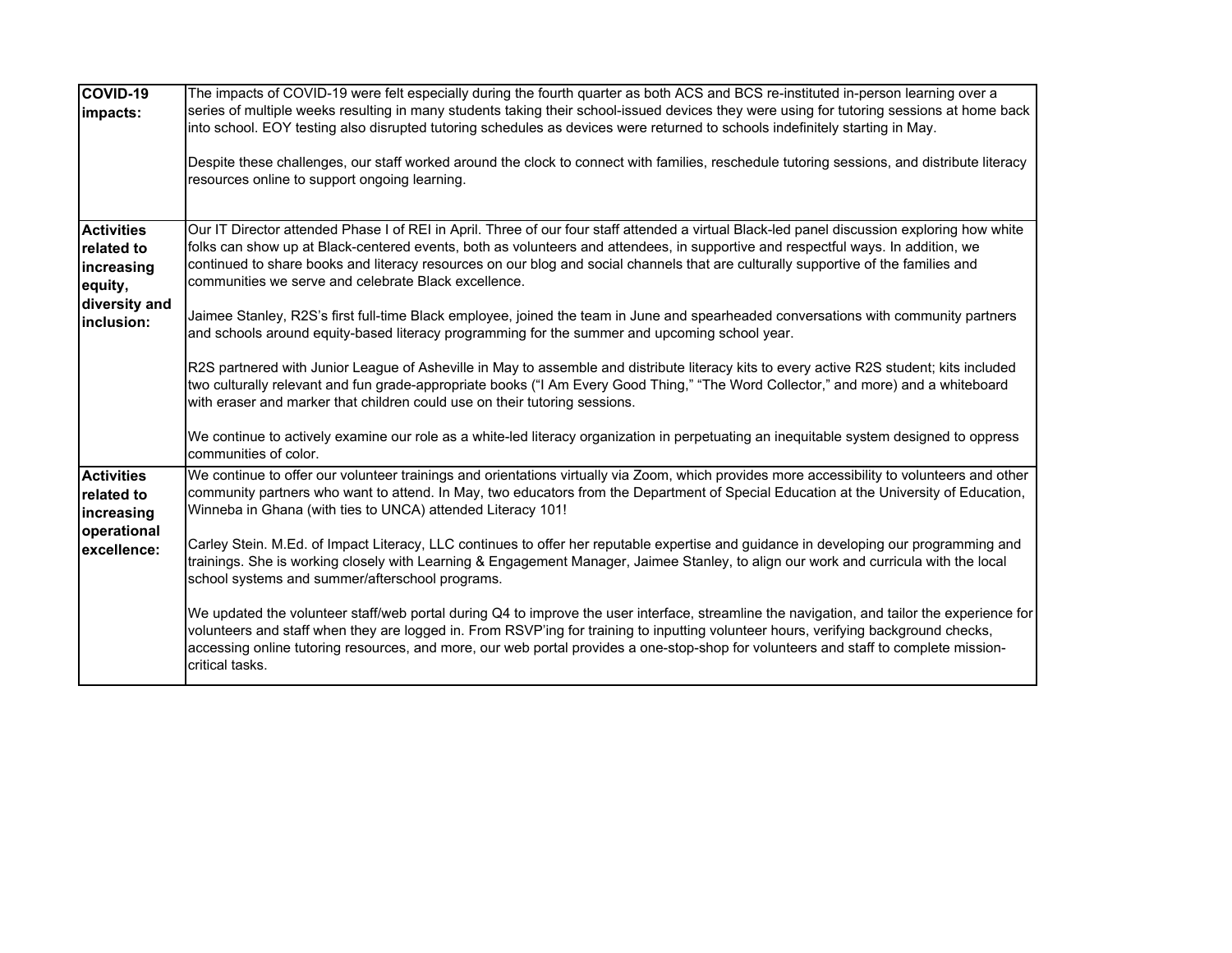#### **FY2021 Buncombe County Strategic Partnership Grant Report**

|                  | <b>Organization N Read to Succeed</b>                                            |                                                 |  |  |  |  |  |  |  |  |
|------------------|----------------------------------------------------------------------------------|-------------------------------------------------|--|--|--|--|--|--|--|--|
|                  | Project Name: Read to Succeed Asheville/Buncombe Changing Lives Through Literacy |                                                 |  |  |  |  |  |  |  |  |
|                  |                                                                                  | Quarter 1 (July 1, 2020 - September 30, 2020)   |  |  |  |  |  |  |  |  |
| <b>Reporting</b> |                                                                                  | Quarter 2 (October 1, 2020 - December 31, 2020) |  |  |  |  |  |  |  |  |
| Quarter:         |                                                                                  | Quarter 3 (January 1, 2021 - March 31, 2021)    |  |  |  |  |  |  |  |  |
| (Check one)      |                                                                                  | Quarter 4 (April 1, 2021 - June 30, 2021)       |  |  |  |  |  |  |  |  |

### **Progress toward annual goals**

|                                                      |                    | Please only include new data for the specific quarter | <b>Progress</b>  |                  |                  |                              |
|------------------------------------------------------|--------------------|-------------------------------------------------------|------------------|------------------|------------------|------------------------------|
| Measure                                              | <b>Annual Goal</b> | <b>Quarter 1</b>                                      | <b>Quarter 2</b> | <b>Quarter 3</b> | <b>Quarter 4</b> | toward<br><b>Annual Goal</b> |
| # of students served                                 | 240                |                                                       | 24               |                  |                  | 31                           |
| # of reading levels on average that students<br>gain | 4.25               | yr. end report                                        | yr. end report   | vr. end report   | TBD              |                              |
| # of students that attain grade level reading        | 42                 | yr. end report                                        | yr. end report   | yr. end report   | TBD              |                              |
| # of volunteers engaged                              | 2201               | 77                                                    | ∩**              | 28               |                  | 112                          |
| # of volunteer service hours                         | 9,500              | 805                                                   | 374, ا           | ,588             | 0.046            | 4,813                        |

#### **Comments:**

\*\*Adjusted Q2 based on clarification from BCSP. We have only received 11 out of 31 EOY reports from Buncombe County and Asheville City Schools. Once we receive the rest of the EOY reports, we will analyze and detail any reading progress from MOY to EOY based on each school system's respective standards (iReady at BCS and STAR at ACS) ASAP. Due to COVID, final numbers on this grant report reflect a significant deficit in students served and volunteers engaged than what was original predicted spring of 2020. We have progressed light years, however, in our quality of instruction and approach to programming (stronger connection with K-3 parents/guardians/caregivers, stronger community ties with partners also serving ACS and BCS students, stronger focus on phonological awareness and supporting foundational reading skills using ACS/BCS curricula).